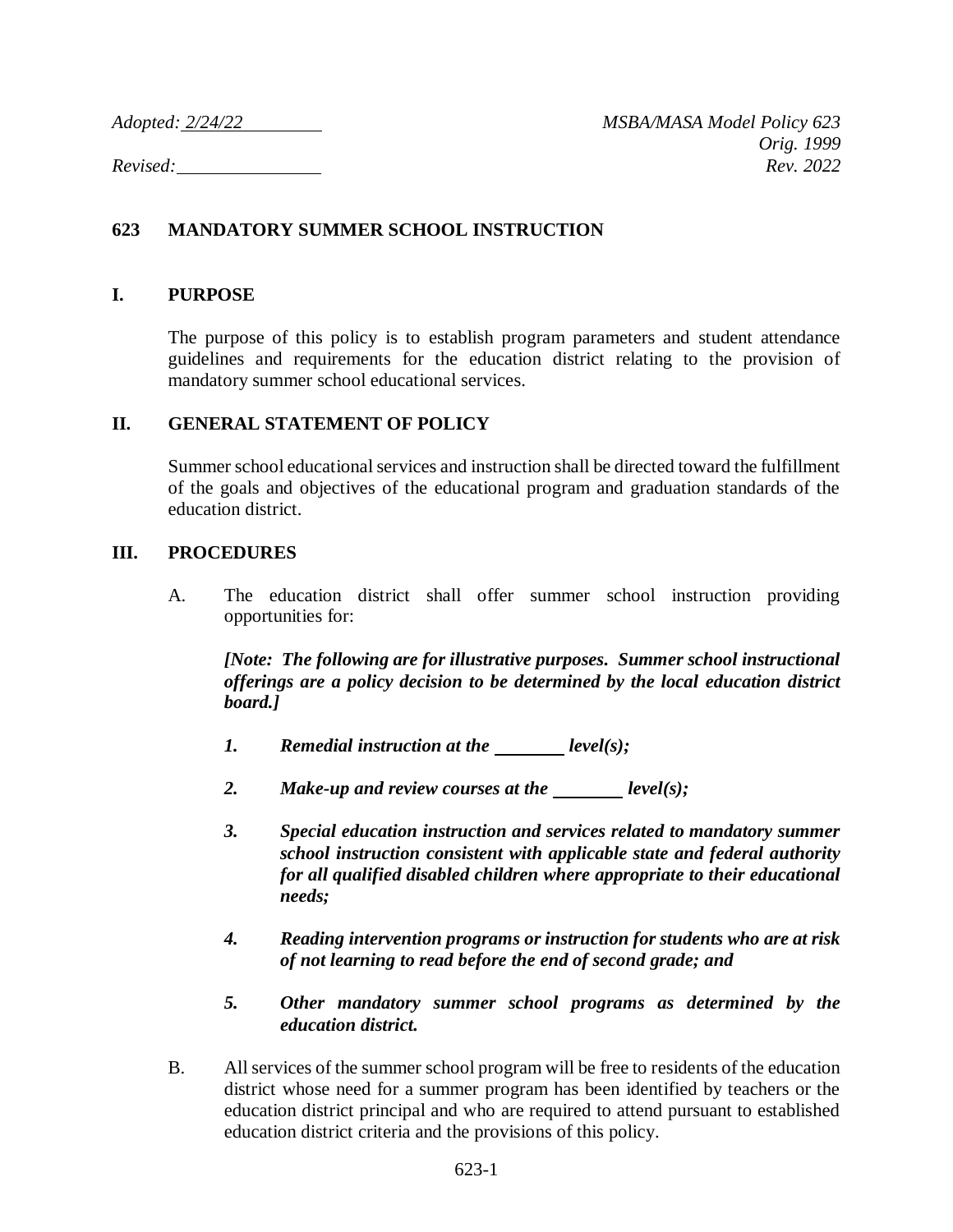- C. The summer school curriculum will be established in line with the needs of students and in accordance with rules of the Minnesota Department of Education. Remedial, make-up, and review courses shall provide opportunities for students to qualify for promotion and/or credit in areas and subjects where previous work has not met promotion/credit standards. It shall further be designed to assist students who have not passed one or more basic requirements tests and who are in need of remediation services relating to the education district's graduation standards or who have been identified as at risk of not learning to read before the end of second grade.
- D. Summer school provides the opportunity for students to improve basic skills, further their academic progress, and/or accelerate in designated academic areas. The intent of the education district is to ensure that courses taught during the summer session are of the same level of instructional breadth and difficulty as provided during the regular school year.

## **IV. MANDATORY SUMMER SCHOOL INSTRUCTION**

*[Note: The Compulsory Instruction Law at Minnesota Statutes section 120A.22, Subd. 5, specifically authorizes education districts to require children subject to compulsory instruction to attend summer school. Each education district that wishes to implement mandatory summer school instruction must establish the criteria and standards for determining which students will be required to receive such instruction. These criteria should be developed and determined by the education district board in consultation with appropriate educational professionals. The final criteria and standards should be provided with specificity in this section. These criteria are within the discretion of the education district board and may be tailored to an education district's particular needs and resources. They may be aimed at certain grade levels, academic areas and programs, or at students in need of remediation services relating to the education district's graduation standards and basic requirements testing.]*

*[Pursuant to Minnesota Statutes section 120B.12, education districts must identify, before the end of kindergarten, grade 1, and grade 2, students who are not reading at grade level before the end of the current school year. Such students must be screened for characteristics of dyslexia. Reading assessments in English and in the predominant languages of district students, where practicable, must identify and evaluate students' areas of academic need related to literacy. Education districts must also monitor the progress and provide reading instruction appropriate to the specific needs of English learners. Education districts must use a locally adopted, developmentally appropriate, and culturally responsive assessment. Education districts are required to provide reading intervention methods for such students, which may include requiring student attendance in summer school.]*

### *[Alternative]*

The education district board will direct the administration to identify and develop specific criteria and standards for determining which students must receive summer school instruction. These will be provided to the education district board for review and approval